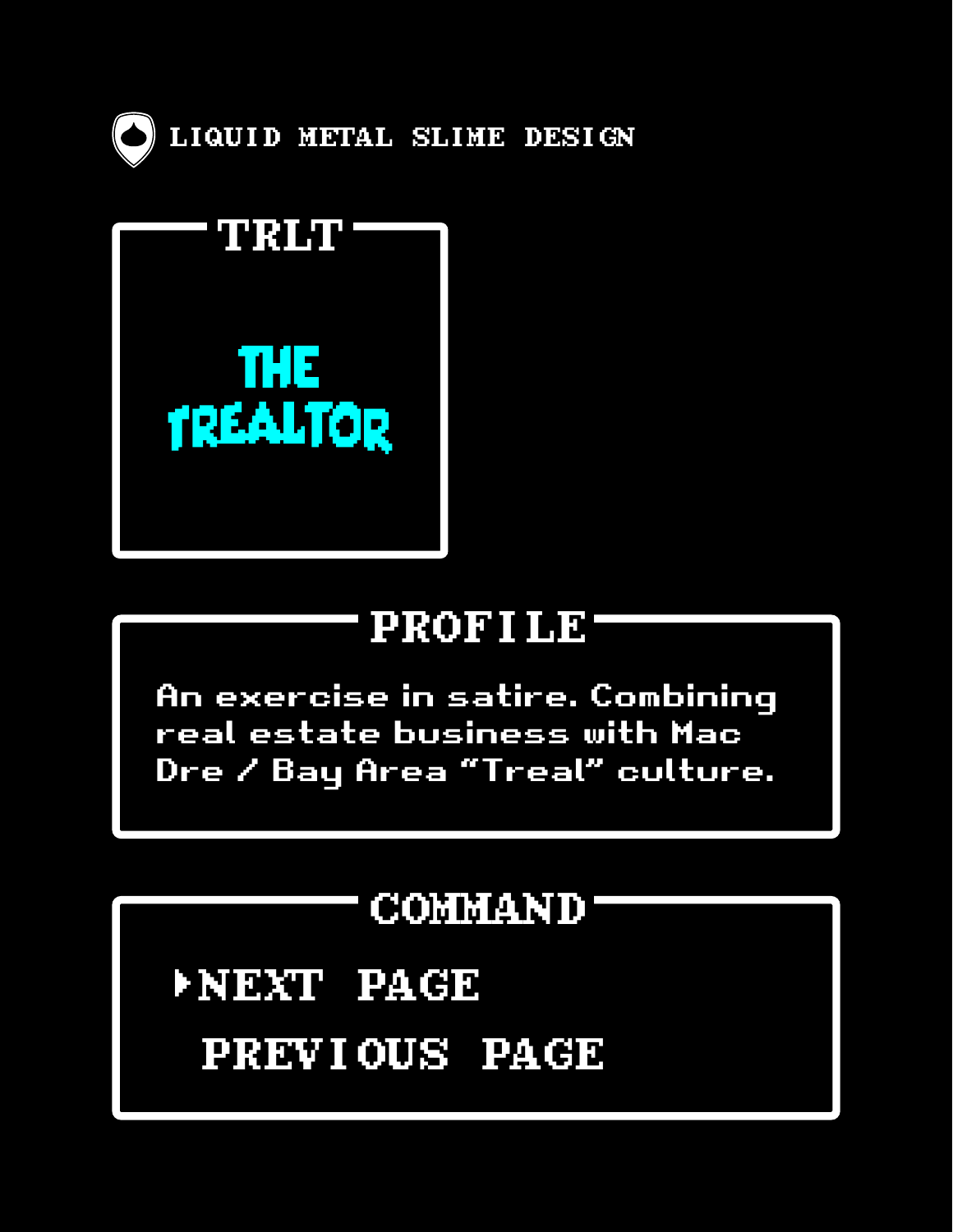

#### **Details & Inspiration**

**There's not enough fun in real estate.** 

**Like many industries there are an innate number of participants seeking attention for the wrong reasons. Blowhards, one-uppers and keyboard warriors all doing their best to show off their 'success' or tattle on each other's mistakes at the first possible chance.** 

**There are some bright lights representing authenticity and fun that do stand out to me, but I felt we needed at least one more. I decided to create my own Instagram character to represent this. There are plenty of general real estate meme accounts and some genuine Realtors**® **doing it their own way and having fun in the process (Fast Agent I'm looking at you), so I decided to go a slightly off kilter route.** 

**Being a licensed Realtor**® **and avid rap / hip-hop fan it was only natural for me to combine the two. Hailing from the West Coast and a 'Bay Area' rap fan, the word "Treal" is in my vocabulary. A combination of "True" and "Real," akin to Houston's own contemporary "Trill."** 

**"Trealtor" was an immediate association as obviously "Realtor" simply needed the "T" added to the front. A 'Treal' Realtor**®**? I like it!** 

**My own beliefs and approach to real estate sales are truth and honesty, so I was already practicing the values a 'Trealtor' might exude... less the more unsavory side. But that's where the fun lies. Taking the average Realtor**® **into the 'hood on the other side of the tracks. Somewhere they envision in TV, movies and music but may never or rarely ever see themselves.** 

**I've got a bit of 'hood in my blood so I tend to fit in and resonate with the culture in my own right, albeit living the more suburban life day to day. This gives me the ability to conceive the content as if I was in the mind of 'The Trealtor' while my meme / internet knowledge lends to keeping the big puns 100%.**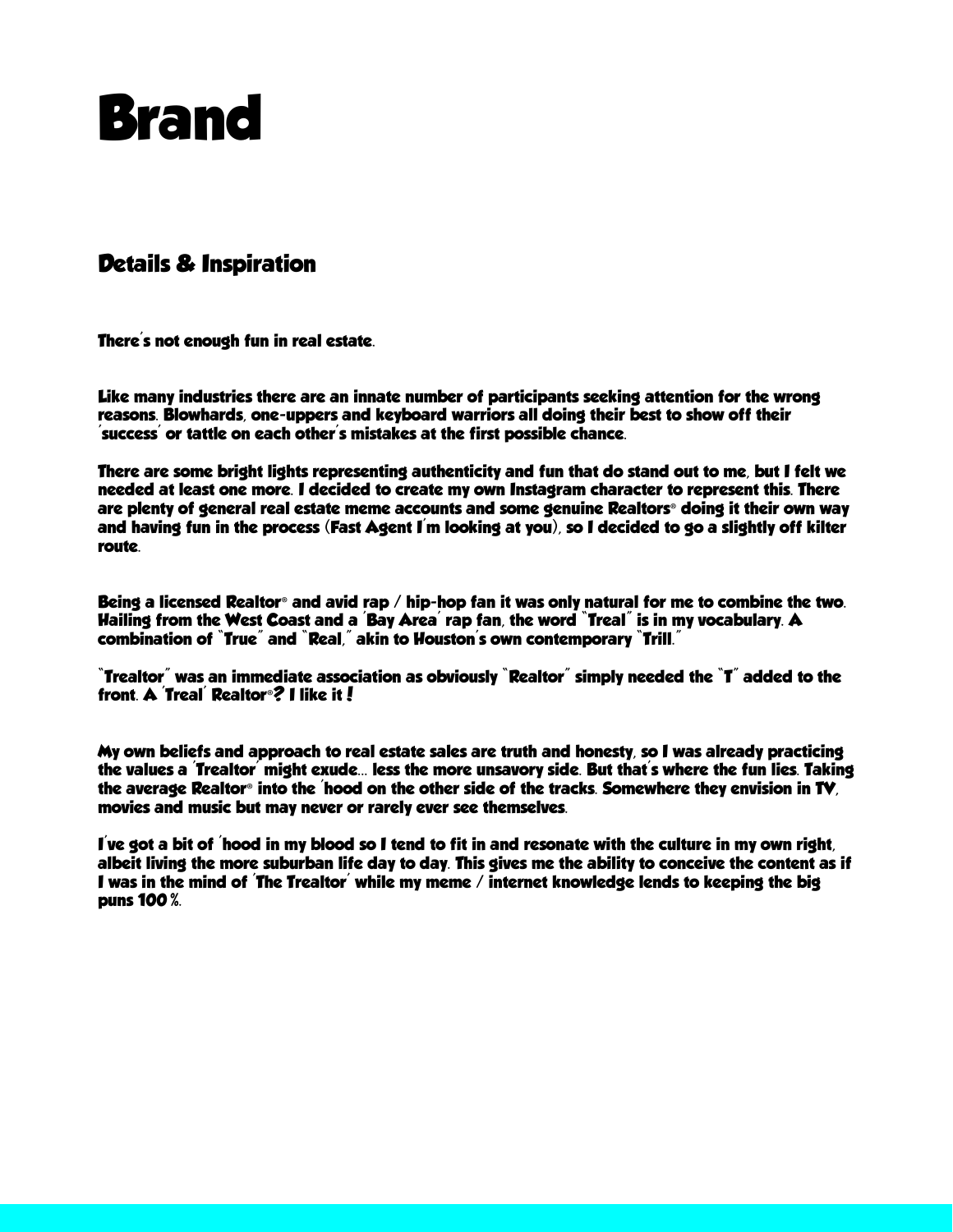

#### **Logo / Profile Photo**

**The Trealtor logo / profile photo design takes inspiration from several Bay Area rap album covers, most notably Mac Dre's "Young Black Brotha," which utilizes a monochromatic blue headshot photo paired with bold black and white text.**

**I flipped this concept to a black and white photo with a bright blue used for the wordmark "THE TREALTOR".**

**The photo is of course that of rap legend Mac Dre (R.I.P.) with the wordmark placed over the eyes and nose. Just enough to make it ambiguous while still being recognizable to the real O.G.'s.**

**The display font "Grobold" was chosen for it's exciting, wild and fun look as well as stylistic cues that tie to mid-to-late 2000's Thizz Nation album art designs.**